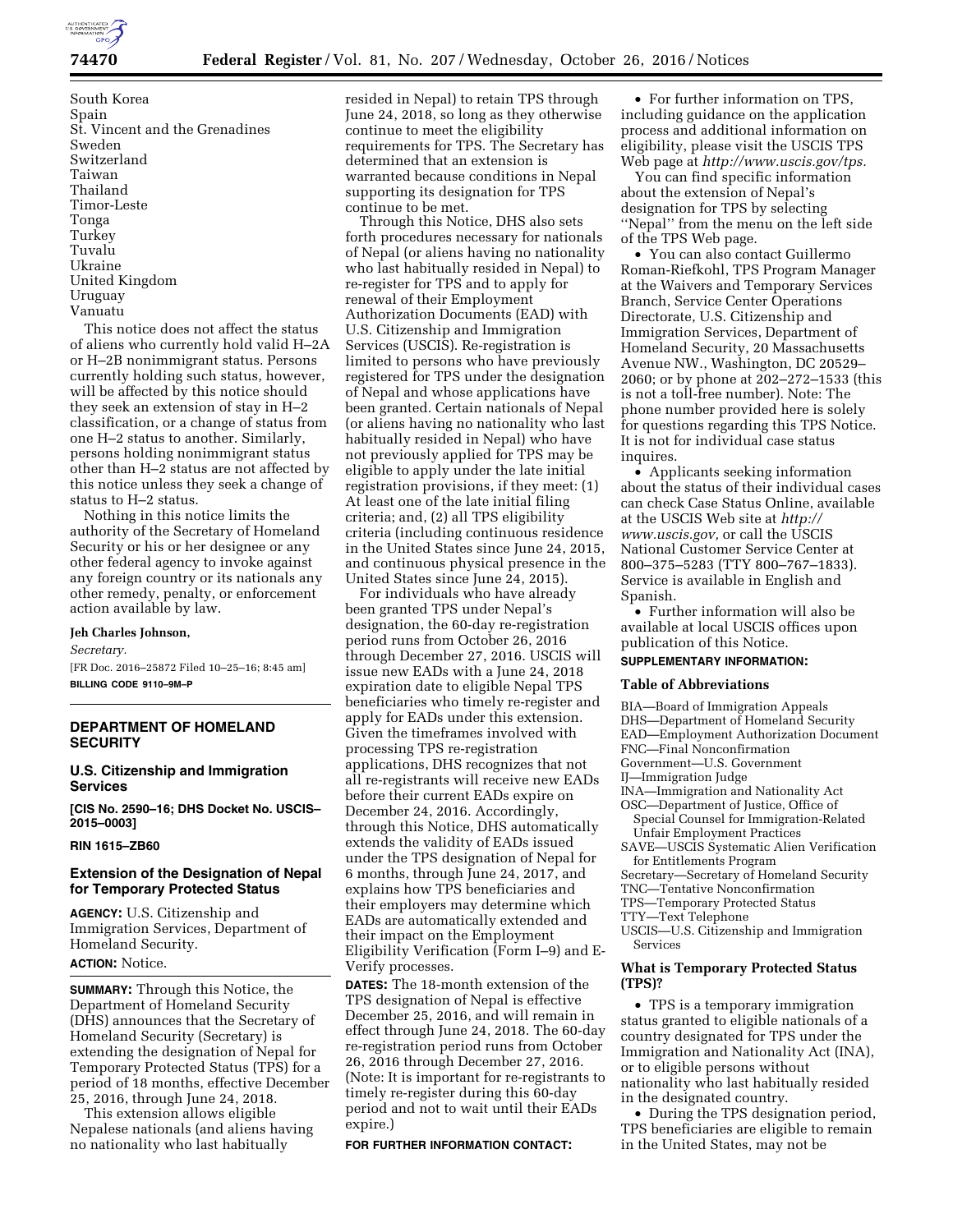removed, and are authorized to work and obtain EADs, so long as they continue to meet the requirements of TPS.

• TPS beneficiaries may be granted travel authorization as a matter of discretion.

• The granting of TPS does not result in or lead to lawful permanent resident status.

• When the Secretary terminates a country's TPS designation through a separate **Federal Register** notice, beneficiaries return to the same immigration status they maintained before TPS, if any (unless that status has since expired or been terminated), or to any other lawfully obtained immigration status they received while registered for TPS.

### **When and why was Nepal designated for TPS?**

On June 24, 2015, the Secretary designated Nepal for TPS on environmental disaster grounds for a period of 18 months due to the conditions caused by a severe earthquake that occurred on April 25, 2015. *See Designation of Nepal for Temporary Protected Status,* 80 FR 36346 (Jun. 24, 2015).

## **What authority does the Secretary have to extend the designation of Nepal for TPS?**

Section 244(b)(1) of the INA, 8 U.S.C. 1254a(b)(1), authorizes the Secretary, after consultation with appropriate U.S. Government (Government) agencies, to designate a foreign state (or part thereof) for TPS if the Secretary finds that certain country conditions exist.1 The Secretary can designate a foreign state for TPS based on one of three circumstances. One circumstance is if the Secretary finds that ''. . . (i) there has been an earthquake, flood, drought, epidemic, or other environmental disaster in the state resulting in a substantial, but temporary, disruption of living conditions in the area affected, (ii) the foreign state is unable, temporarily, to handle adequately the return to the state of aliens who are nationals of the state, and (iii) the foreign state officially has requested designation under this subparagraph

. ." INA section 244(b)(1)(B), 8 U.S.C. 1254a(b)(1)(B).

Following the designation of a foreign state for TPS, the Secretary may then grant TPS to eligible nationals of that foreign state (or eligible aliens having no nationality who last habitually resided in that state). *See* INA section 244(a)(1)(A), 8 U.S.C. 1254a(a)(1)(A). Applicants must demonstrate that they satisfy all eligibility criteria, including that they have been ''continuously physically present'' in the United States since the effective date of the designation, which is either the date of the **Federal Register** notice announcing the designation or such later date as the Secretary may determine, and that they have ''continuously resided'' in the United States since such date as the Secretary may designate. *See* INA sections  $244(a)(1)(A)$ ,  $(b)(2)(A)$ ,  $(c)(1)(A)(i-ii); 8 U.S.C. 1254a(a)(1)(A),$  $(b)(2)(A), (c)(1)(A)(i-ii).$ 

## **Why is the Secretary extending the TPS designation for Nepal through June 24, 2018?**

The magnitude 7.8 earthquake that struck Nepal on April 25, 2015 affected more than 8 million people—roughly 25 to 33 percent of Nepal's population—in 39 of Nepal's 75 districts. Approximately 9,000 people died and 22,000 were injured. More than 755,000 homes were significantly damaged or destroyed. Although the Government of Nepal's central ministries and agencies are back to functioning at preearthquake levels, reconstruction efforts have proceeded slowly. From late September 2015 until February 2016, earthquake relief and recovery efforts were impeded by civil unrest and the related obstruction of key crossings at the Nepal-India border. The border blockages created difficulties in the delivery of humanitarian relief and reconstruction supplies to earthquakeaffected areas.

Life in the 14 districts most affected by the earthquake continues to be disrupted, as most damaged or destroyed homes, schools, health facilities, and other buildings have not yet been repaired or rebuilt. According to the International Organization for Migration, as of August 2, 2016, 18,200 earthquake-affected people remain displaced in camps, representing 15 percent of those who were displaced in the immediate aftermath of the earthquake. The Global Report on Internal Displacement 2016 found that Nepal had the third highest level of new displacement related to natural disasters worldwide. The Government of Nepal has committed to using some of the \$4.1 billion pledged by international donors to subsidize the rebuilding of 770,000 homes. However, distribution of grants

for rebuilding only began in April 2016, 1 year after the earthquake. Because construction is difficult in monsoon season and winter, large-scale reconstruction is unlikely to begin before 2017. In May 2016, Nepal's Prime Minister estimated that it would take 2 years to complete the reconstruction of private homes.

Sanitation was a challenge even before the earthquake in Nepal, and the earthquake significantly set back progress that had been made, destroying 75 percent of latrines in some affected villages. The earthquake's impact on safe sanitation continues to be felt, especially in urban areas like the Kathmandu valley, where there are land constraints and higher population densities.

Hospitals, roads, and schools all suffered significant damage in the earthquake and are slated to be rebuilt over the next 5 years, according to the \$8.3 billion reconstruction plan from Nepal's Reconstruction Authority. One year after the earthquake, 35,000 classrooms were estimated to have been destroyed or severely damaged. The U.N. Development Program is still working to clear debris from damaged sites so that education services can be restored. In May 2016, the Prime Minister of Nepal estimated that the reconstruction of schools would take 3 years.

In summary, although conditions in Nepal have improved following the April 2015 earthquake that led to Nepal's designation for TPS, the recovery and reconstruction process was delayed for several months due to civil unrest and the prolonged obstruction of Nepal's border with India. Some progress in rebuilding has been made, but Nepal continues to experience large numbers of persons without permanent or safe housing and a strained infrastructure that negatively impacts housing, food, medicine, and education.

Based upon this review and after consultation with appropriate Government agencies, the Secretary finds that:

• There has been an earthquake, flood, drought, epidemic, or other environmental disaster in Nepal resulting in a substantial, but temporary, disruption of living conditions in the area affected. *See* INA section  $244(b)(1)(B)(i)$ , 8 U.S.C.  $1254a(b)(1)(B)(i);$ 

• Nepal is unable, temporarily, to handle adequately the return of aliens who are nationals of Nepal. *See* INA section 244(b)(1)(B)(ii), 8 U.S.C.  $1254a(b)(1)(B)(ii)$ ; and

<sup>1</sup>As of March 1, 2003, in accordance with section 1517 of title XV of the Homeland Security Act of 2002, Public Law 107–296, 116 Stat. 2135, any reference to the Attorney General in a provision of the INA describing functions transferred from the Department of Justice to DHS ''shall be deemed to refer to the Secretary'' of Homeland Security. *See*  6 U.S.C. 557 (codifying the Homeland Security Act of 2002, tit. XV, section 1517).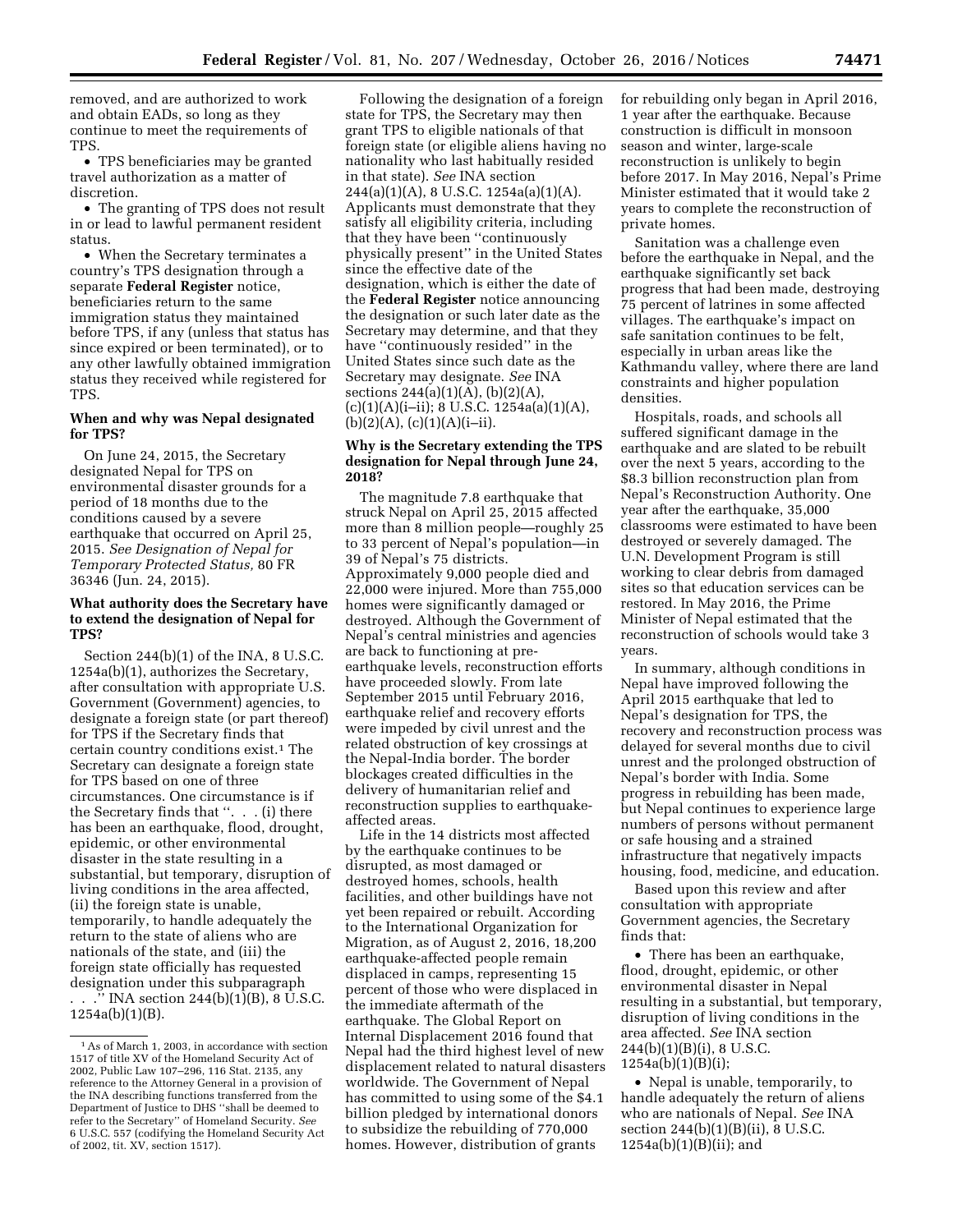• There are approximately 8,950 beneficiaries under Nepal's TPS designation.

#### **Notice of the Extension of the TPS Designation of Nepal**

By the authority vested in me as Secretary under INA section 244, 8 U.S.C. 1254a, I have determined, after consultation with the appropriate Government agencies, that conditions supporting Nepal's June 24, 2015 designation for TPS continue to be met. *See* INA section 244(b)(3)(A), 8 U.S.C.  $1254a(b)(3)(A)$ . On the basis of this determination, I am extending the existing designation of Nepal for TPS for 18 months from December 25, 2016 through June 24, 2018. *See* INA section 244(b)(3)(C), 8 U.S.C. 1245a(b)(3)(C).

#### **Jeh Charles Johnson,**  *Secretary.*

#### **Required Application Forms and Application Fees To Register or Re-Register for TPS**

To register or re-register for TPS based on the designation of Nepal, an applicant must submit each of the following two applications:

1. Application for Temporary Protected Status (Form I–821).

• If you are filing an application for late initial registration, you must pay the fee for the Application for Temporary Protected Status (Form I– 821). *See* 8 CFR 244.2(f)(2) and 244.6 and information on late initial filing on the USCIS TPS Web page at *[http://](http://www.uscis.gov/tps) [www.uscis.gov/tps.](http://www.uscis.gov/tps)* 

• If you are filing an application for re-registration, you do not need to pay the fee for the Application for Temporary Protected Status (Form I– 821). *See* 8 CFR 244.17. and

2. Application for Employment Authorization (Form I–765).

• If you are applying for late initial registration and want an EAD, you must pay the fee for the Application for Employment Authorization (Form I– 765) only if you are age 14 through 65. No fee for the Application for

Employment Authorization (Form I– 765) is required if you are under the age of 14 or are 66 and older and applying for late initial registration.

• If you are applying for reregistration, you must pay the fee for the Application for Employment Authorization (Form I–765) only if you want an EAD, regardless of age.

• You do not pay the fee for the Application for Employment Authorization (Form I–765) if you are not requesting an EAD, regardless of whether you are applying for late initial registration or re-registration.

You must submit both completed application forms together. If you are unable to pay for the Application for Employment Authorization (Form I– 765) and/or biometrics fee, you may apply for a fee waiver by completing a Request for Fee Waiver (Form I–912) or submit a personal letter requesting a fee waiver, and provide satisfactory supporting documentation. For more information on the application forms and fees for TPS, please visit the USCIS TPS Web page at *[http://www.uscis.gov/](http://www.uscis.gov/tps) [tps.](http://www.uscis.gov/tps)* Fees for the Application for Temporary Protected Status (Form I– 821), the Application for Employment Authorization (Form I–765), and biometric services are also described in 8 CFR 103.7(b)(1)(i).

### **Biometric Services Fee**

Biometrics (such as fingerprints) are required for all applicants 14 years of age or older. Those applicants must submit a biometric services fee. As previously stated, if you are unable to pay for the biometric services fee, you may apply for a fee waiver by completing a Request for Fee Waiver (Form I–912) or by submitting a personal letter requesting a fee waiver, and providing satisfactory supporting documentation. For more information on the biometric services fee, please visit the USCIS Web site at *[http://](http://www.uscis.gov) [www.uscis.gov.](http://www.uscis.gov)* If necessary, you may be required to visit an Application Support Center to have your biometrics captured.

## **Re-Filing a Re-Registration TPS Application After Receiving a Denial of a Fee Waiver Request**

USCIS urges all re-registering applicants to file as soon as possible within the 60-day re-registration period so that USCIS can process the applications and issue EADs promptly. Filing early will also allow those applicants who may receive denials of their fee waiver requests to have time to re-file their applications before the reregistration deadline. If, however, an applicant receives a denial of his or her fee waiver request and is unable to refile by the re-registration deadline, the applicant may still re-file his or her application. This situation will be reviewed to determine whether the applicant has established good cause for late re-registration. However, applicants are urged to re-file within 45 days of the date on their USCIS fee waiver denial notice, if at all possible. *See* INA section 244(c)(3)(C); 8 U.S.C. 1254a(c)(3)(C); 8 CFR 244.17(c). For more information on good cause for late re-registration, visit the USCIS TPS Web page at *[http://](http://www.uscis.gov/tps) [www.uscis.gov/tps.](http://www.uscis.gov/tps)* Note: As previously stated, although a re-registering TPS beneficiary age 14 and older must pay the biometric services fee (but not the initial TPS application fee) when filing a TPS re-registration application, the applicant may decide to wait to request an EAD, and therefore not pay the Application for Employment Authorization (Form I–765) fee, until after USCIS has approved the individual's TPS re-registration, if he or she is eligible. If you choose to do this, you would file the Application for Temporary Protected Status (Form I– 821) with the fee and the Application for Employment Authorization (Form I– 765) without the fee and without requesting an EAD.

#### **Mailing Information**

Mail your application for TPS to the proper address in Table 1.

#### TABLE 1—MAILING ADDRESSES

| If you:                                                                                                                                                                        | Then mail your application to:                                 |
|--------------------------------------------------------------------------------------------------------------------------------------------------------------------------------|----------------------------------------------------------------|
| Would like to send your application by U.S. Postal Service  USCIS, P.O. Box 7555, Chicago, IL 60680.<br>Would like to send your application by non-U.S. Postal Service courier | Attn: Nepal TPS, 131 S. Dearborn 3rd Floor, Chicago, IL 60603. |

If you were granted TPS by an Immigration Judge (IJ) or the Board of Immigration Appeals (BIA), and you wish to request an EAD, please mail your application to the address in Table 1. After you submit your EAD

application and receive a USCIS receipt number, please send an email to the Service Center handling your application. The email should include the receipt number and state that you submitted a request for an EAD based on

an IJ/BIA grant of TPS. This will aid in the verification of your grant of TPS and processing of your EAD application, as USCIS may not have received records of your grant of TPS by either the IJ or the BIA. To obtain additional information,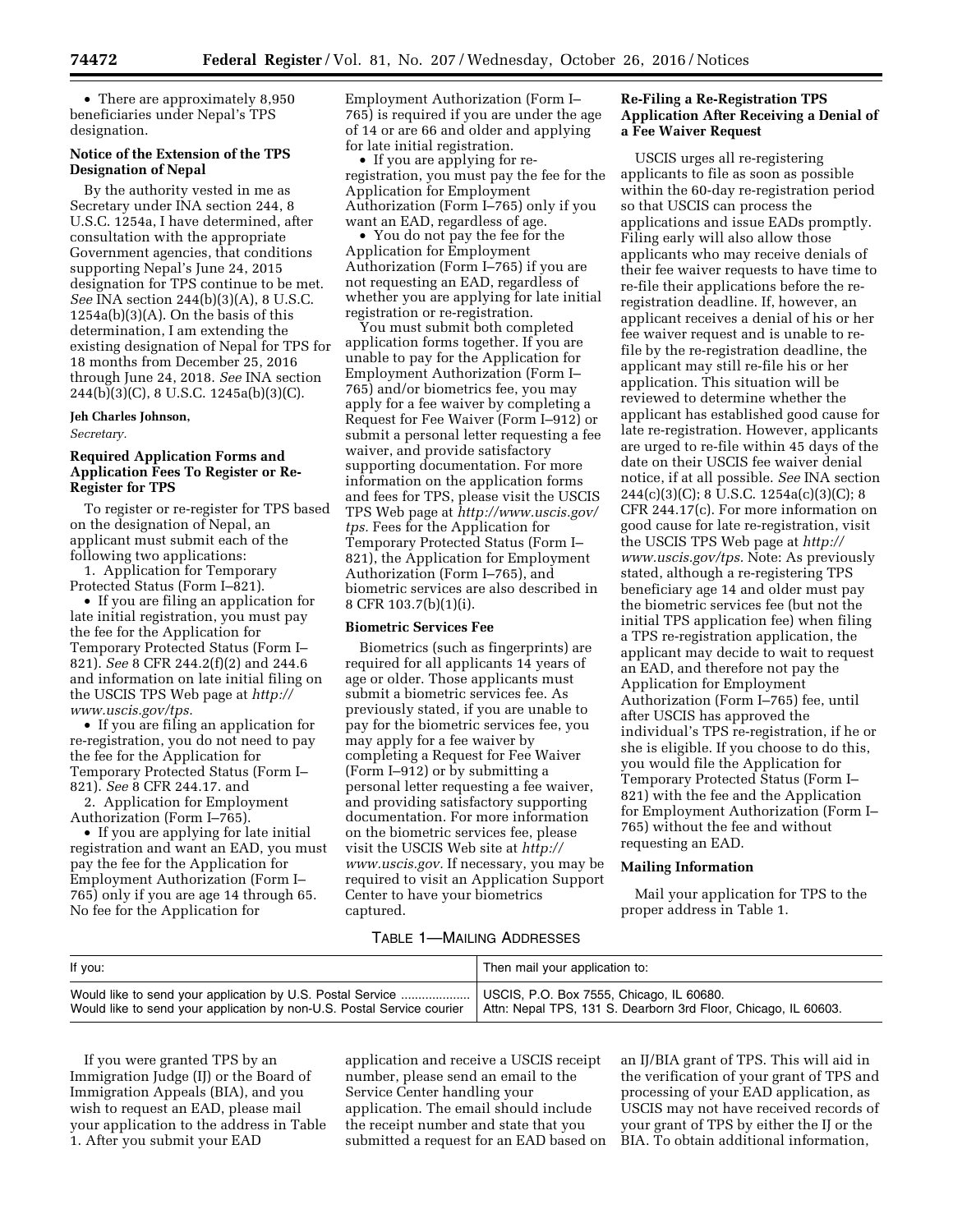including the email address of the appropriate Service Center, you may go to the USCIS TPS Web page at *[http://](http://www.uscis.gov/tps) [www.uscis.gov/tps.](http://www.uscis.gov/tps)* 

### **E-Filing**

You cannot electronically file your application packet when applying for initial registration for TPS. Please mail your application packet to the mailing address listed in Table 1.

#### **Supporting Documents**

## *What type of basic supporting documentation must I submit?*

To meet the basic eligibility requirements for TPS, you must submit evidence that you:

• Are a national of Nepal or an alien having no nationality who last habitually resided in Nepal. Such documents may include a copy of your passport if available, other documentation issued by the Government of Nepal showing your nationality (*e.g.,* national identity card, official travel documentation issued by the Government of Nepal), and/or your birth certificate with English translation accompanied by photo identification. USCIS will also consider certain forms of secondary evidence supporting your Nepalese nationality. If the evidence presented is insufficient for USCIS to make a determination as to your nationality, USCIS may request additional evidence. If you cannot provide a passport, birth certificate with photo identification, or a national identity document with your photo or fingerprint, you must submit an affidavit showing proof of your unsuccessful efforts to obtain such documents and affirming that you are a national of Nepal. However, please be aware that an interview with an immigration officer will be required if you do not present any documentary proof of identity or nationality or if USCIS otherwise requests a personal appearance. *See* 8 CFR 103.2(b)(9), 244.9(a)(1);

• Have continuously resided in the United States since June 24, 2015. *See*  INA section 244(c)(1)(A)(ii); 8 U.S.C. 1254a(c)(1)(A)(ii); 8 CFR 244.9(a)(2); and

• Have been continuously physically present in the United States since June 24, 2015. *See* INA sections 244(b)(2)(A),  $(c)(1)(A)(i); 8 U.S.C. 1254a(b)(2)(A),$  $(c)(1)(A)(i).$ 

You must also present two color passport-style photographs of yourself. The filing instructions on the Application for Temporary Protected Status (Form I–821) list all the documents needed to establish basic eligibility for TPS. You may also find

information on the acceptable documentation and other requirements for applying for TPS on the USCIS Web site at *[www.uscis.gov/tps](http://www.uscis.gov/tps)* under "TPS Designated Country: Nepal.''

#### *Do I need to submit additional supporting documentation?*

If one or more of the questions listed in Part 4, Question 2 of the Application for Temporary Protected Status (Form I– 821) applies to you, then you must submit an explanation on a separate sheet(s) of paper and/or additional documentation. Depending on the nature of the question(s) you are addressing, additional documentation alone may suffice, but usually a written explanation will also be needed.

### **Employment Authorization Document (EAD)**

### *How can I obtain information on the status of my EAD request?*

To get case status information about your TPS application, including the status of a request for an EAD, you can check Case Status Online at *[http://](http://www.uscis.gov) [www.uscis.gov,](http://www.uscis.gov)* or call the USCIS National Customer Service Center at 800–375–5283 (TTY 800–767–1833). If your Application for Employment Authorization (Form I–765) has been pending for more than 90 days and you still need assistance, you may request an EAD inquiry appointment with USCIS by using the InfoPass system at *[https://](https://infopass.uscis.gov) [infopass.uscis.gov.](https://infopass.uscis.gov)* However, we strongly encourage you first to check Case Status Online or call the USCIS National Customer Service Center for assistance before making an InfoPass appointment.

### *Am I eligible to receive an automatic 6 month extension of my current EAD through June 24, 2017?*

Provided that you currently have TPS under the designation of Nepal, this Notice automatically extends your EAD by 6 months if you:

• Are a national of Nepal (or an alien having no nationality who last habitually resided in Nepal);

• Received an EAD under the initial designation of TPS for Nepal; and

• Have an EAD with a marked expiration date of December 24, 2016, bearing the notation ''A–12'' or ''C–19'' on the face of the card under ''Category.''

Although this Notice automatically extends your EAD through June 24, 2017, you must re-register timely for TPS in accordance with the procedures described in this Notice if you would like to maintain your TPS.

### *When hired, what documentation may I show to my employer as proof of employment authorization and identity when completing Form I–9?*

You can find a list of acceptable document choices on the ''Lists of Acceptable Documents'' for Form I–9. You can find additional detailed information on the USCIS I–9 Central Web page at *[http://www.uscis.gov/I-](http://www.uscis.gov/I-9Central)[9Central.](http://www.uscis.gov/I-9Central)* Employers are required to verify the identity and employment authorization of all new employees by using Form I–9. Within 3 days of hire, an employee must present proof of identity and employment authorization to his or her employer.

You may present any document from List A (reflecting both your identity and employment authorization) or one document from List B (reflecting identity) together with one document from List C (reflecting employment authorization). Or you may present an acceptable receipt for List A, List B, or List C documents as described in the Form I–9 Instructions. An EAD is an acceptable document under ''List A.'' Employers may not reject a document based on a future expiration date.

If your EAD has an expiration date of December 24, 2016, and states ''A–12'' or ''C–19'' under ''Category,'' it has been extended automatically for 6 months by virtue of this **Federal Register** Notice, and you may choose to present your EAD to your employer as proof of identity and employment authorization for Form I–9 through June 24, 2017 (see the subsection titled ''*How do my employer and I complete the Employment Eligibility Verification (Form I–9) using an automatically extended EAD for a new job?''* for further information). To minimize confusion over this extension at the time of hire, you should explain to your employer that USCIS has automatically extended your EAD through June 24, 2017. You may also show your employer a copy of this **Federal Register**  Notice confirming the automatic extension of employment authorization through June 24, 2017. As an alternative to presenting your automatically extended EAD, you may choose to present any other acceptable document from List A, a combination of one selection from List B and one selection from List C, or a valid receipt.

### *What documentation may I show my employer if I am already employed but my current TPS-related EAD is set to expire?*

Even though EADs with an expiration date of December 24, 2016, that state ''A–12'' or ''C–19'' under ''Category''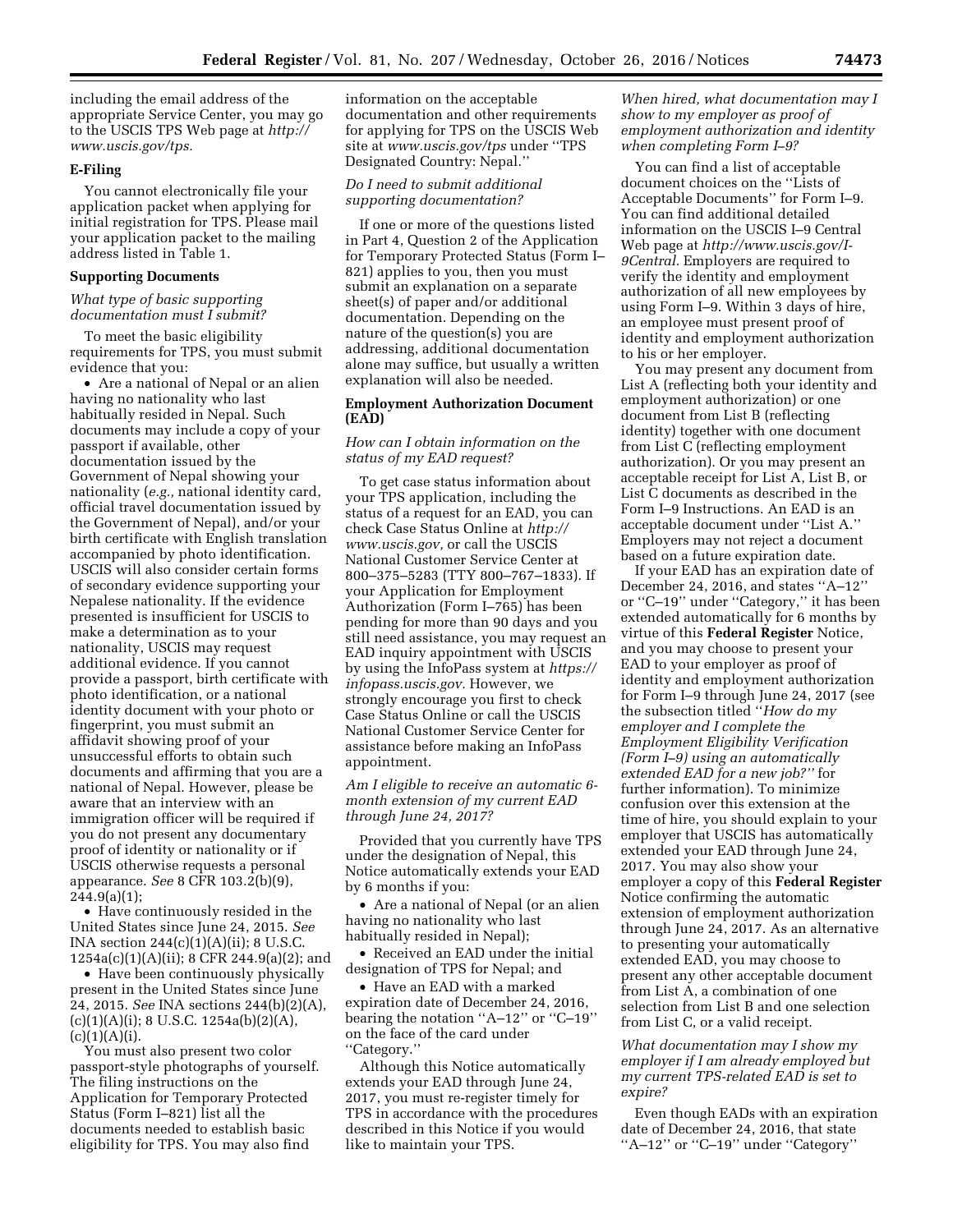have been automatically extended for 6 months by this **Federal Register** Notice, your employer will need to ask you about your continued employment authorization once December 24, 2016, is reached to meet its responsibilities for Form I–9 compliance. Your employer may need to reinspect your automatically extended EAD to check the expiration date and code to record the updated expiration date on your Form I–9 if he or she did not keep a copy of this EAD when you initially presented it. However, your employer does not need a new document to reverify your employment authorization until June 24, 2017, the expiration date of the automatic extension. Instead, you and your employer must make corrections to the employment authorization expiration dates in Section 1 and Section 2 of Employment Eligibility Verification (Form I–9) (see the subsection titled ''*What corrections should my current employer and I make to Form I–9 if my EAD has been automatically extended?''* for further information). In addition, you may also show this **Federal Register** Notice to your employer to explain what to do for Form I–9.

By June 24, 2017, the expiration date of the automatic extension, your employer must reverify your employment authorization. At that time, you must present any document from List A or any document from List C on Form I–9 to reverify employment authorization, or an acceptable List A or List C receipt described in the Form I– 9 Instructions. Your employer should complete either Section 3 of the Form I– 9 originally completed for you or, if this Section has already been completed or if the version of Form I–9 has expired (check the date in the upper right-hand corner of the form), complete Section 3 of a new Form I–9 of the most current version. Note that employers may not specify which List A or List C document employees must present and cannot reject an acceptable receipt.

### *Can my employer require that I produce any other documentation to prove my status, such as proof of my Nepalese citizenship?*

No. When completing Employment Form I–9, including re-verifying employment authorization, employers must accept any documentation that appears on the Lists of Acceptable Documents for Form I–9 that reasonably appears to be genuine and that relates to you or an acceptable List A, List B, or List C receipt. Employers may not request documentation that does not appear on the Lists of Acceptable Documents for Form I–9. Therefore,

employers may not request proof of Nepalese citizenship or proof of reregistration for TPS when completing Form I–9 for new hires, making corrections, or reverifying the employment authorization of current employees. If presented with EADs that have been automatically extended, employers should accept such EADs as valid List A documents so long as the EADs reasonably appear to be genuine and to relate to the employee. Refer to the *Note to Employees* section of this Notice for important information about your rights if your employer rejects lawful documentation, requires additional documentation, or otherwise discriminates against you based on your citizenship or immigration status, or your national origin.

#### *What happens after June 24, 2017, for purposes of employment authorization?*

After June 24, 2017, employers may no longer accept the EADs that were issued under the initial TPS designation of Nepal and that this **Federal Register**  Notice automatically extended. Before that time, however, USCIS will endeavor to issue new EADs to eligible TPS re-registrants who request them. These new EADs will have an expiration date of June 24, 2018, and can be presented to your employer for completion of Form I–9. Alternatively, you may choose to present any other legally acceptable document or combination of documents listed on the Lists of Acceptable Documents for Form I–9.

*How do my employer and I complete Form I–9 using an automatically extended EAD for a new job?* 

When using an automatically extended EAD to complete Form I–9 for a new job prior to June 24, 2017, you and your employer should do the following:

1. For Section 1, you should: a. Check ''An alien authorized to work;''

b. Write your alien number (USCIS number or A-number) in the first space (your EAD or other document from DHS will have your USCIS number or Anumber printed on it; the USCIS number is the same as your A-number without the A prefix); and

c. Write the automatically extended EAD expiration date (June 24, 2017) in the second space.

2. For Section 2, employers should record the:

a. Document title;

b. Document number; and

c. Automatically extended EAD expiration date (June 24, 2017).

By June 24, 2017, employers must reverify the employee's employment authorization in Section 3 of Form I–9.

*What corrections should my current employer and I make to Form I–9 if my EAD has been automatically extended?* 

If you are an existing employee who presented a TPS-related EAD that was valid when you first started your job, but that EAD has now been automatically extended, your employer may need to reinspect your automatically extended EAD if your employer does not have a copy of the EAD on file, and you and your employer should correct your previously completed Form I–9 as follows:

1. For Section 1, you should:

a. Draw a line through the expiration date in the second space;

b. Write ''June 24, 2017,'' above the previous date;

c. Write ''TPS Ext.'' in the margin of Section 1; and

d. Initial and date the correction in the margin of Section 1.

2. For Section 2, employers should:

a. Draw a line through the expiration date written in Section 2;

b. Write ''June 24, 2017,'' above the previous date;

c. Write ''TPS Ext.'' in the margin of Section 2; and

d. Initial and date the correction in the margin of Section 2.

By June 24, 2017, when the automatic extension of EADs expires, employers must reverify the employee's employment authorization in Section 3.

*If I am an employer enrolled in E-Verify, what do I do when I receive a ''Work Authorization Documents Expiration'' alert for an automatically extended EAD?* 

E-Verify automated the verification process for employees whose TPS status was automatically extended in a **Federal Register** notice. If you have an employee who is a TPS beneficiary who provided a TPS-related EAD when he or she first started working for you, you will receive a ''Work Authorization Documents Expiring'' case alert when the autoextension period for this EAD is about to expire. By June 24, 2017, you must reverify employment authorization in Section 3. Employers should not use E-Verify for reverification.

#### **Note to All Employers**

Employers are reminded that the laws requiring proper employment eligibility verification and prohibiting unfair immigration-related employment practices remain in full force. This Notice does not supersede or in any way limit applicable employment